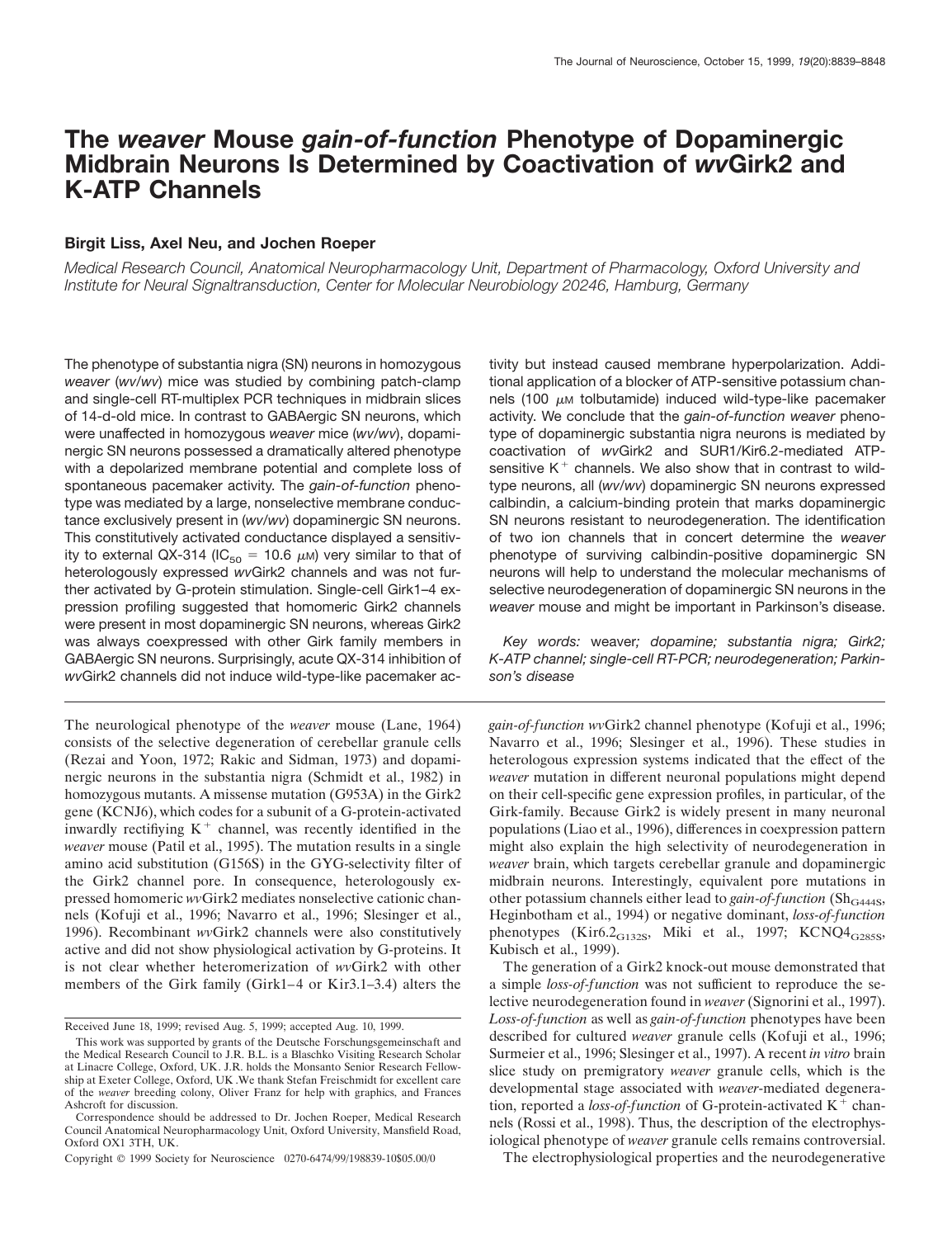mechanisms of dopaminergic substantia nigra neurons in the homozygous *weaver* mouse are unknown. Their degeneration is most dramatic in the first three postnatal weeks when already 50% of these neurons die (Bayer et al., 1995a; Verney et al., 1995). Similar to the neurodegenerative pattern of dopaminergic midbrain neurons in Parkinson's disease and its neurotoxicological animal models, dopaminergic subpopulations are differentially affected in the *weaver* mouse (Graybiel et al., 1990), and a calbindin-positive subpopulation of DA neurons survives (Gaspar et al., 1994). In addition, late-generated dopaminergic SN neurons preferentially die in the *weaver* mouse (Bayer et al., 1996). Because similar subpopulations of vulnerable dopaminergic SN neurons are targeted in *weaver* and in Parkinson's disease, it is possible that the sequences of cellular events leading to selective neurodegeneration converge at a point downstream of an initial trigger mechanism. In *weaver*, the Girk2 mutation sets a well defined starting point, whereas for Parkinson's disease a similar Girk2 mutation has been excluded, and the etiology is still unknown (Bandmann et al., 1996). Thus, understanding the phenotype of (*wv/wv*) dopaminergic SN neurons might have important implications beyond this particular mouse model. To analyze the cellular phenotype of dopaminergic SN neurons during the period of massive neurodegeneration, we combined whole-cell patch-clamp and single-cell RT-multiplex PCR (RT-mPCR) techniques in acute midbrain slices of 14-d-old postnatal *weaver* and control mice.

## **MATERIALS AND METHODS**

*Slice preparation.* Unaffected  $(+/+)$ , heterozygous  $(wv/+)$ , and homozygous (wv/wv) *weaver* mutant mice (B6CBACa-Aw-J/A-wv) and C57Bl/6J mice were used (14 postnatal days old). Homozygous *weaver* mice were obtained by intercross mating of heterozygous *weaver* mice (The Jackson Laboratory, Bar Harbor, ME). Genotypes were defined by DNA analysis from tail biopsies. Mice were deeply anesthetized with halothane and then decapitated. Brains were removed quickly, immersed in ice-cold solution, and then blocked for slicing. Thin coronal midbrain slices (250  $\mu$ m) were cut with a Vibroslice (Campden Instruments, London, UK) while bathed in an ice-cold artificial CSF (ACSF) containing (in mm): 125 NaCl, 25 NaHCO<sub>3</sub>, 2.5 KCl, 1.25 NaH<sub>2</sub>PO<sub>4</sub>, 2 CaCl<sub>2</sub>, 2 MgCl<sub>2</sub>, and 25 glucose, bubbled with a mixture of 95%  $O_2$  and 5% $CO_2$ . After sectioning, midbrain slices were maintained submerged in a holding chamber filled with gassed ACSF and allowed to recover  $>30$  min at room temperature (22–24°C) before the experiment. Midbrain slices containing a clearly defined substantia nigra pars compacta at the level of the rostral interpeduncularis nucleus and the caudal mammillary nucleus (corresponding to levels 2 and 3; Nelson et al., 1996) were used for the experiments.

*Whole-cell recordings and data analysis.* For patch-clamp recordings, midbrain slices were transferred to a chamber continuously perfused at 2–4 ml/min with ACSF bubbled with a mixture of 95%  $O_2$  and 5%  $CO_2$ . at room temperature (22–24°C). Patch pipettes (1–2.5 M $\Omega$ ) pulled from borosilicate glass (GC150TF; Clark, Reading, UK) were filled with internal solution containing (in mM): 120 K-gluconate, 20 KCl, 10 HEPES, 10 EGTA, 2  $MgCl<sub>2</sub>$ , and 2 Na<sub>2</sub>ATP, pH 7.3 (290–300 mOsm). Whole-cell recordings were made from neurons visualized by infrared differential interference contrast videomicroscopy with a Newvicon camera (C2400; Hamamatsu, Hamamatsu City, Japan) mounted to an upright microscope (Axioskop FS; Zeiss, Oberkochen, Germany) (Stuart et al., 1993). Recordings were performed in current-clamp and voltageclamp mode using an EPC-9 patch-clamp amplifier (Heka Elektronik, Lambrecht, Germany). Only experiments with uncompensated series resistances  $<$ 10 M $\Omega$  were included in the study, and series resistances were electronically compensated (50–75%). The program package Pulse 1 Pulsefit (Heka) was used for data acquisition and analysis. Leakage and capacitive currents were subtracted on-line using the P/4 subtraction method as indicated. Records were digitized at 2–5 kHz and filtered with low-pass filter Bessel characteristic of 1 kHz cutoff frequency. DMSO- or NaOH-stock solutions of the drugs were diluted 1000-fold in an external solution containing (in mm):  $145$  NaCl,  $2.5$  KCl,  $10$  HEPES,  $2$  CaCl<sub>2</sub>,  $2$   $MgCl<sub>2</sub>$ , and 25 glucose, pH 7.4, and applied locally under visual control using a buffer pipette attached to a second manipulator. Switching between control and drug-containing solutions was controlled by an automated application system (AutoMate Scientific, Oakland, CA). Data were given as mean  $\pm$  SEM. To evaluate statistical significance, data were subjected to Student's *t* test in Sigmaplot (Jandel Scientific, San Rafael, CA).

*Cytoplasm harvest and RT.* For single-cell RT-PCR experiments, the patch pipettes were filled with  $6 \mu l$  of autoclaved internal RT-PCR solution containing (in mm): 140 KCl, 5 HEPES, 5 EGTA, and 3  $MgCl<sub>2</sub>$ , pH 7.3. At the end of the recording  $(\leq 15 \text{ min})$ , the cell contents (including the nucleus, in most cases) were aspirated as complete as possible into the patch pipette under visual control  $(40 \times$  objective and  $2-4 \times$  zoom) by application of gentle negative pressure. Cells were only further analyzed when the whole-cell configuration remained stable throughout the harvesting procedure. Pipettes were then quickly removed from the cell, washed two times through the solution interface, and the pipette contents were immediately expelled into a 0.5 ml test tube containing the contents for reverse transcription. First strand cDNA was synthesized for 1 hr at  $37^{\circ}$ C in a total reaction volume of 10  $\mu$ l containing random hexamer primers (Boehringer Mannheim, Indianapolis, IN; final concentration,  $\overline{5} \mu$ M), dithiothreitol (final concentration, 10 mM), the four deoxyribonucleotide triphosphates (Pharmacia, Piscataway, NJ; final concentration, 0.5 mM each), 20 U of ribonuclease inhibitor (Promega, Madison, WI) and 100 U of reverse transcriptase (Superscript II; Life Technologies, Gaithersburg, MD). The single-cell cDNA was kept at  $-70^{\circ}$ C until PCR amplification.

*Multiplex and nested PCR.* After reverse transcription, the cDNAs for Girk1, Girk2, Girk3, and Girk4, TH, and GAD67 or SUR1, SUR2, Kir6.2, Kir6.1, calbindin  $D_{28K}$ , TH, and GAD67 were simultaneously amplified in a multiplex PCR using the following set of primers (from  $5'$ ) to  $3'$ ). Primer pairs for TH, GAD67, SUR1, SUR2, Kir6.2, Kir6.1 were identical to those used in Liss et al. (1999): Girk1 (accession number D45022) sense, AGACCAGTCGCTACCTTTCG (position 233), antisense, TCCTGCTCT TTCACGCTGTA (position 1130); Girk2 (accession number U11859) sense, CCTACCGATACCTGACGGAC (position 711), antisense, GGGTGCTGG TCTCATAGGTC (position 1580); Girk3 (accession number U11860) sense, TCACTTGGCTCTTCT-TCGGT (position 556), antisense, GTAGAGATGG GCATCAAGGC (position 1357); Girk4 (accession number U33631) sense, GTGTT-GAAAACCTTAGCGGC (position 386), antisense, CACCCTCTTC ATCCTTCTCG (position 1213); and calbindin (accession number M21531) sense, CGCACTCTCAAACTAGCCG (position 87), antisense, CAGCCTACTTC TTTATAGCGCA (position 977). First multiplex PCR was performed as hot start in a final volume of 100  $\mu$ l containing the 10  $\mu$ l reverse transcription reaction, 100 pmol of each primer,  $0.\overline{2}$  mm each dNTP (Pharmacia),  $1.8$  mm  $MgCl<sub>2</sub>$ ,  $50$  mm KCl,  $20$ mM Tris-HCl, pH 8.4, and 3.5 U *Taq*-polymerase (Life Technologies) in a Perkin-Elmer Thermal Cycler 480C with the following cycling protocol: after 3 min at 94°C, 35 cycles (94°C, 30 sec; 58°C, 60 sec; 72°C, 3 min) of PCR were performed followed by a final elongation period of 7 min at 72°C. The nested PCR amplifications were performed in individual reactions, in each case with 2.5  $\mu$ l of the first PCR reaction product under similar conditions with the following modifications: 50 pmol of each primer,  $2.5$  U *Taq*-polymerase,  $1.5$  mM  $MgCl<sub>2</sub>$ , and a shorter extension time (60 sec) using the following primer pairs: Girk1 sense, GACCCT-GATGTTTAGCGAGC (position 621), antisense, TGACGACAAC-CTCGAACTGT (position 937); Girk2 sense, TACATCCGGG-GAGATATGGA (position 936), antisense, GAACCCGTC TTCCATCGTTA (position 1531); Girk3 sense, ATGTTCGTCAA-GATCTCGCA (position 776), antisense, CATCCACCAGGTAC-GAGCTT (position 1188); Girk4 sense, CCTTGAACCAGACCGACA (position 752), antisense, CACCCTCTTCATCCTTCTCG (position 1009); and calbindin sense, GAGATCTGGCTTCATTTCGAC (position 167), antisense, AGTTCCAGCTTTCCGTCATTA (position 606). To investigate the presence and size of the amplified fragments,  $15 \mu l$ aliquots of PCR products were separated and visualized in ethidium bromide-stained agarose gels (2%) by electrophoresis. The predicted sizes (base pairs) of the PCR-generated fragments were: 316 (Girk1), 693 (Girk2), 412 (Girk3), 257 (Girk4), 377 (TH), 702 (GAD67), and 215 (SUR2), 298 (Kir6.2), 401 (SUR1), 448 (Kir6.1), and calbindin (440). All individual PCR products were verified several times  $(n > 3)$  by direct sequencing or subcloning and sequencing.

*RNA isolation and cDNA preparation for control reactions.* Poly $(A)$ <sup>+</sup> RNA was prepared from ventral midbrain of 13-d-old C57Bl/6J mice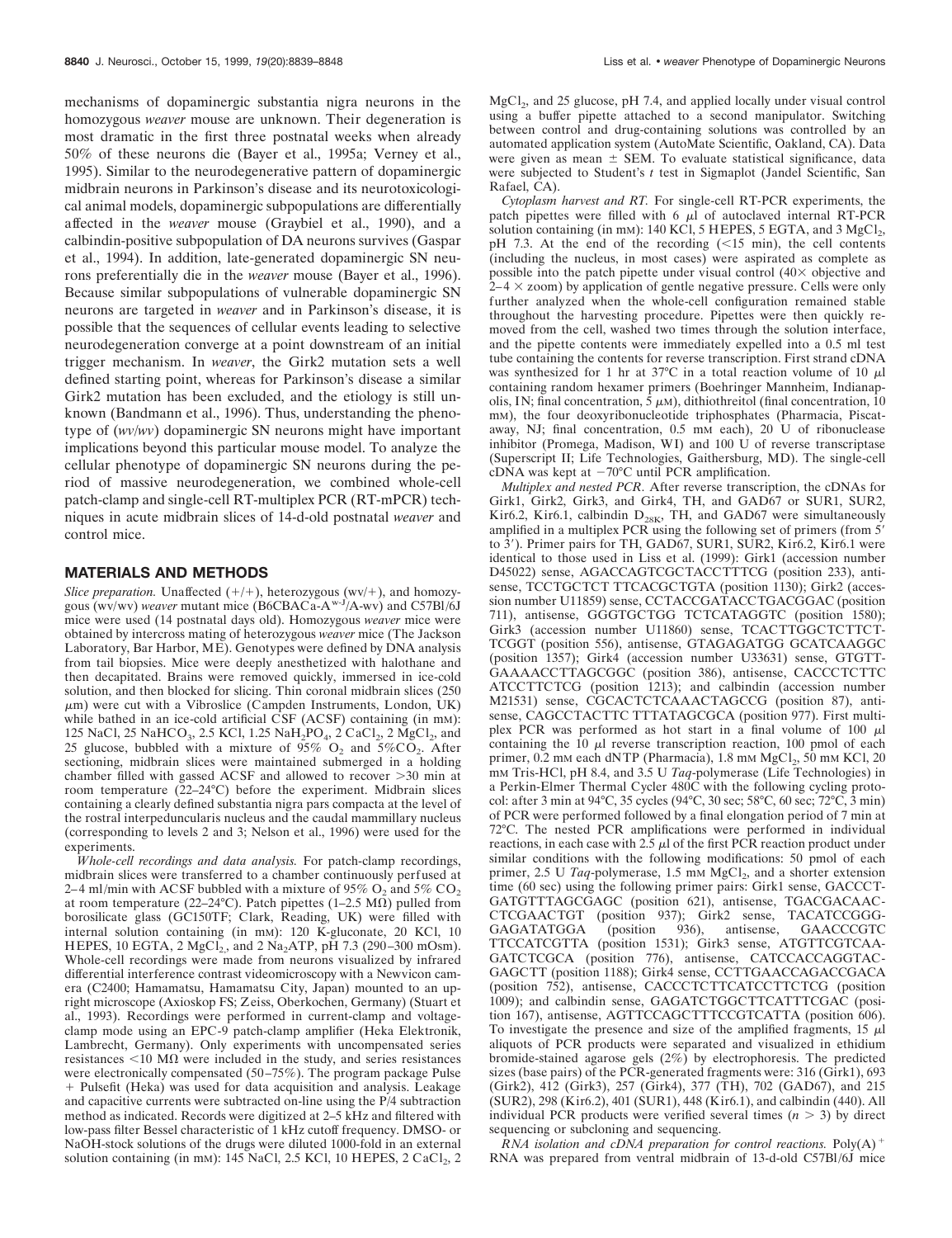

using the Micro-FastTrack Kit (Invitrogen, San Diego, CA). The reverse transcription was performed with 500 ng of poly $(A)^+$  RNA as described above. For the positive controls performed in parallel with each singlecell amplification, the resulting midbrain cDNA-stock was diluted 1000 fold, and  $1 \mu l$  was used as template for the PCR reaction. All PCR fragments were detected routinely in the positive control with the PCR protocol described above. Negative controls were performed in parallel to single-cell experiments excluding only the harvesting procedure and resulted in no detectable bands. To probe for possible amplification of genomic DNA from the harvested single nuclei, single-cell mPCR amplifications were performed without previous reverse transcription. For all analyzed neurons  $(n = 8)$ , no PCR products were detectable. When possible, primer pairs were designed to be intron-spanning.

#### **RESULTS**

We analyzed the electrophysiologcal properties of dopaminergic SN neurons in heterozygous  $(+/wv)$  and homozygous  $(wv/ wv)$ mutant *weaver* mice, as well as in nonaffected littermates  $(+/+)$ , using the whole-cell patch-clamp technique in midbrain slices from 14-d-old mice. As shown in Figure 1A, all  $(+/+)$  dopaminergic SN neurons displayed the well-described low frequency pacemaker activity (1.4  $\pm$  0.7 Hz; *n* = 15) with depolarized thresholds ( $-36.6 \pm 0.8$  mV;  $n = 15$ ), and broad action potentials  $(7.5 \pm 0.4 \text{ mV}; n = 15)$  as reported for dopaminergic SN neurons from C57Bl/6J mouse (Liss et al., 1999) and other species (Grace and Onn, 1989; Lacey et al., 1989; Richards et al., 1997). Only 34% of dopaminergic SN neurons from heterozygous  $(+/wv)$ animals  $(n = 29)$  showed spontaneous activity with action potential characteristics not significantly different ( $p > 0.05$ ) compared to those of wild-type neurons  $[1.5 \pm 0.4 \text{ Hz}, n = 10, \text{ data not}]$ shown; AHP  $(+/+)$ ,  $-58.5 \pm 1.3$  mV,  $n = 15$ ; AHP  $(+/wv)$ ,  $-53.8 \pm 2.5$  mV,  $n = 10$ ; AP (+/+),  $7.5 \pm 0.4$  msec,  $n = 15$ , AP  $(+/wv)$ , 7.0  $\pm$  0.3 msec,  $n = 10$ ]. However,  $(+/wv)$  dopaminergic SN neurons possessed more depolarized thresholds  $(-31.4 \pm 0.9$ 

*Figure 1.* Electrophysiological phenotype of (*wv/wv*) dopaminergic SN neurons. *A*, *B*, Standard whole-cell currentclamp recordings of spontaneous electrical activity in dopaminergic SN neurons of wild-type  $(+/+)$  and homozygotic *weaver* (*wv/wv*) mouse. *C*, *D*, Responses of membrane potential to injection of hyperpolarizing currents of increasing amplitudes from  $-25$  to  $-150$  pA in steps of 25 pA in  $(+/+)$ and (*wv/wv*) dopaminergic SN neurons. *E, F*, Current response to voltage ramps from  $-120$  to  $-40$  mV from a holding potential of  $-60$  mV in  $(+/+)$  and  $(wv/ww)$  dopaminergic SN neurons. *Dotted lines* indicate zero levels.

mV;  $n = 10$ ;  $p < 0.0005$ ) compared to wild-type. In contrast to these minor differences between dopaminergic SN neurons from heterozygous and unaffected mice, the phenotype of the dopaminergic SN neurons from homozygous *weaver* was dramatically different. None of the analyzed (*wv/wv*) dopaminergic SN neurons was spontaneously active, and all had depolarized membrane potentials  $(-34.0 \pm 1.2 \text{ mV}; n = 40;$  Fig. 1*B*). Voltage responses to current injections were minimal, indicating a large increase in membrane conductance in (*wv/wv*) dopaminergic SN neurons compared to wild-type (Fig. 1*C,D*). Indeed, current responses to voltage ramps from  $-120$  to  $-40$  mV demonstrated a large increase of resting membrane conductance ( $wv/ww$ , 8.8  $\pm$  0.6 nS,  $n = 40$ ;  $+/+$ , 1.6  $\pm$  0.2 nS,  $n = 23$ ; Fig. 1*E,F*). The resting membrane conductance of dopaminergic  $(+/wv)$  SN neurons was also significantly elevated  $(5.2 \pm 0.6; n = 29)$  whereas that in unaffected siblings was almost identical to that obtained in C57Bl/6J mouse (Liss et al., 1999). The altered (*wv/wv*) phenotype was specific for the dopaminergic neurons in the substantia nigra. (*wv/wv*) GABAergic SN neurons displayed a pattern of spontaneous activity  $(9.8 \pm 1.7 \text{ Hz}; n = 8)$  similar to those observed in controls (Liss et al., 1999). In contrast to cerebellar (*wv/wv*) granule cells in brain slices (Rossi et al., 1998), the presence of a dramatically increased membrane conductance in combination with a depolarization block of spontaneous activity clearly indicates a *gain-of-function* phenotype for (*wv/wv*) dopaminergic SN neurons.

Recent studies of heterologously expressed homomeric *wv*Girk2 channels have demonstrated that mutant Girk2 channels possess a high sensitivity to externally applied cation blockers like QX-314 compared to wild-type Girk2. Application of 100  $\mu$ M  $QX-314$  had no effect on electrical activity of  $(+/+)$  dopaminer-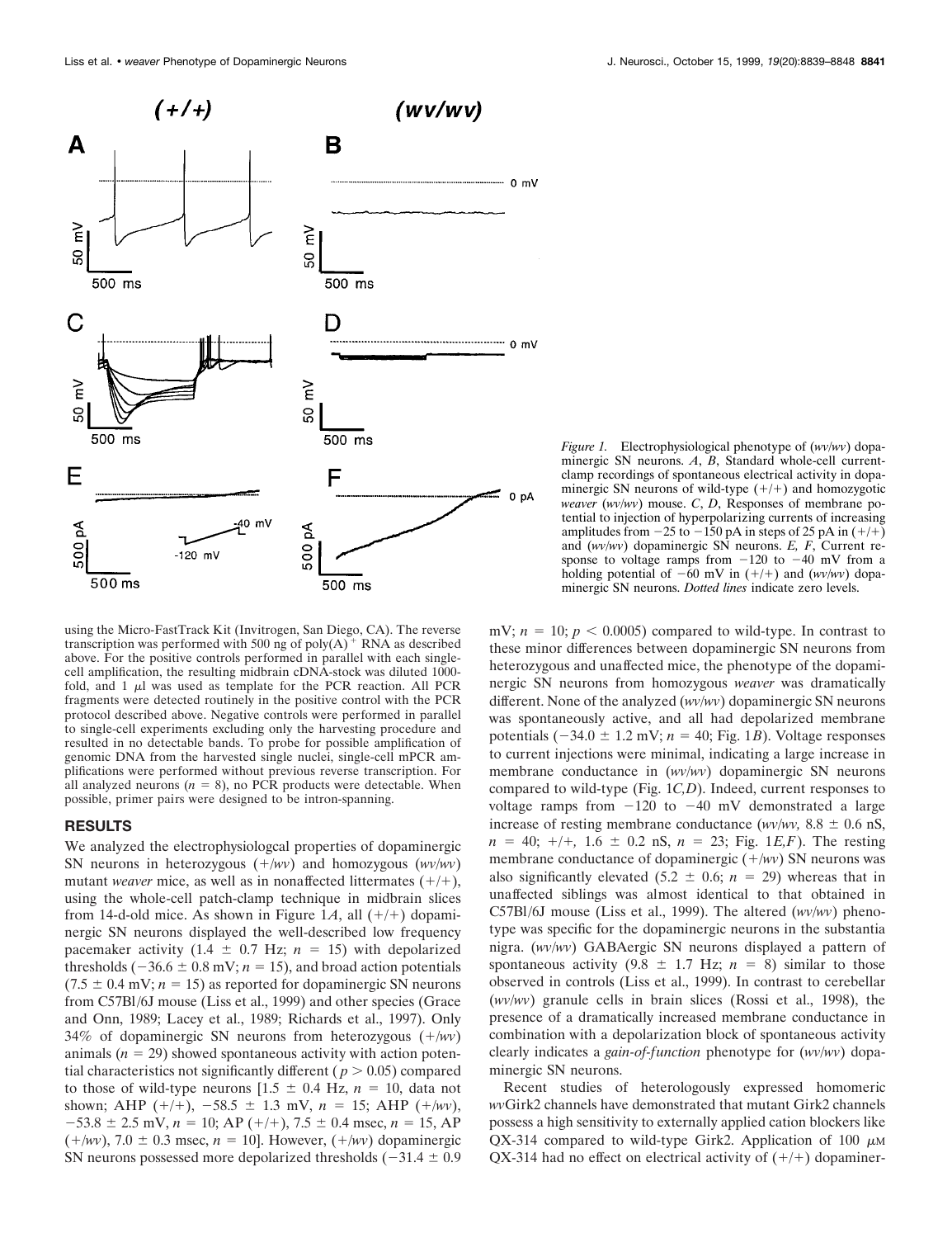

*Figure 2.* QX-314 selectively affects membrane potential of (*wv/wv*) dopaminergic SN neurons. *A, B*, Standard wholecell current-clamp recordings of spontaneous electrical activity in wild-type  $(+/+)$  and homozygotic weaver  $(wv/wv)$ dopaminergic SN neurons. *Top panels* show activity under control, in the presence of 100  $\mu$ M QX-314, and after washout of QX-314. *Bottom panels* plot the membrane potential determined in 10 sec intervals against time. *Dotted lines* indicate zero levels. *Bars* indicate application of QX-314.

gic SN neurons  $(n = 6; Fig. 2A)$  and did not block native membrane conductances present in dopaminergic SN neurons (data not shown). In contrast, 100  $\mu$ M application of QX-314 induced a reversible membrane hyperpolarization in (*wv/wv*) dopaminergic SN neurons  $(-51.3 \pm 2.7 \text{ mV}; n = 14; \text{Fig. } 2B)$ . Current responses to voltage ramps from  $-120$  to 0 mV indicated the presence of a constitutively active, linear QX-314-sensitive conductance that had a mean reversal potential of  $-24.2 \pm 3.5$ mV  $(n = 8)$ , consistent with the mixed cationic selectivity of Girk2 channels carrying the *weaver* mutation (Kofuji et al., 1996; Navarro et al., 1996; Slesinger et al., 1996) and a mean conductance of  $5.7 \pm 0.5$  nS ( $n = 8$ ; Fig. 3*A,B*). This conductance had an IC<sub>50</sub> for QX-314 of 10.6  $\pm$  2.0  $\mu$ M (*n* = 6; Fig. 3*C*), which was very similar to that determined for heterologously expressed *wv*Girk2 channels. To study the G-protein regulation of these channels, we dialyzed wild-type and (*wv/wv*) dopaminergic neurons with 100  $\mu$ M GTP $\gamma$ S. In wild-type DA neurons, GTP $\gamma$ S activated an inwardly rectifying membrane conductance with a mean reversal potential of  $-92.7 \pm 2.2$  mV ( $n = 6$ ; Fig. 4*A*,*B*) consistent with a highly  $K^+$ -selective G-protein-activated conductance previously described in dopaminergic SN neurons (Kim et al., 1995; Lacey et al., 1988; Inanobe et al., 1999). In (*wv/wv*), GTP $\gamma$ S dialysis did not activate or alter subthreshold conductances  $(n = 7; Fig. 4C)$ ,

which is consistent with constitutively active *wv*Girk2 channels with defective G-protein modulation.

The properties of this novel conductance identified in (*wv/wv*) dopaminergic SN neurons strongly suggested that it was mediated by homomeric *wv*Girk2 channels. To directly address this question we designed a single-cell RT-multiplex PCR protocol to determine the mRNA expression profile of the Girk1–4 channel family in SN neurons. RT-PCR experiments demonstrated that all four Girk subunits are expressed in mouse midbrain (Fig. 5*A*). We combined the Girk expression profile with the detection of marker-gene expression to identify SN neurons as either dopaminergic [tyrosine hydroxylase-positive  $(TH<sup>+</sup>)$  and glutamate decarboxylase-negative  $(GAD<sup>-</sup>)]$  or  $GABAergic (TH<sup>-</sup>GAD<sup>+</sup>)$ (Liss et al., 1999). Electrophysiological recordings of neurons molecularly characterized by single-cell PCR confirmed that only dopaminergic (TH<sup>+</sup>GAD<sup>-</sup>) SN neurons possessed the *gain-offunction* phenotype. The majority of dopaminergic SN neurons in wild-type and homozygotic weaver exclusively expressed Girk2 (Figs. 5*B*, 6*A*). In contrast, all analyzed  $(+/+)$  and  $(wv/ww)$ GABAergic SN neurons coexpressed Girk2 with the other Girk family members Girk1 and Girk4 (Figs. 5*C*, 6*B*). Compared to wild-type, the coexpression profiles of (*wv/wv*) dopaminergic SN neurons were not significantly different ( $p > 0.05$ ; Fig. 6*A*). In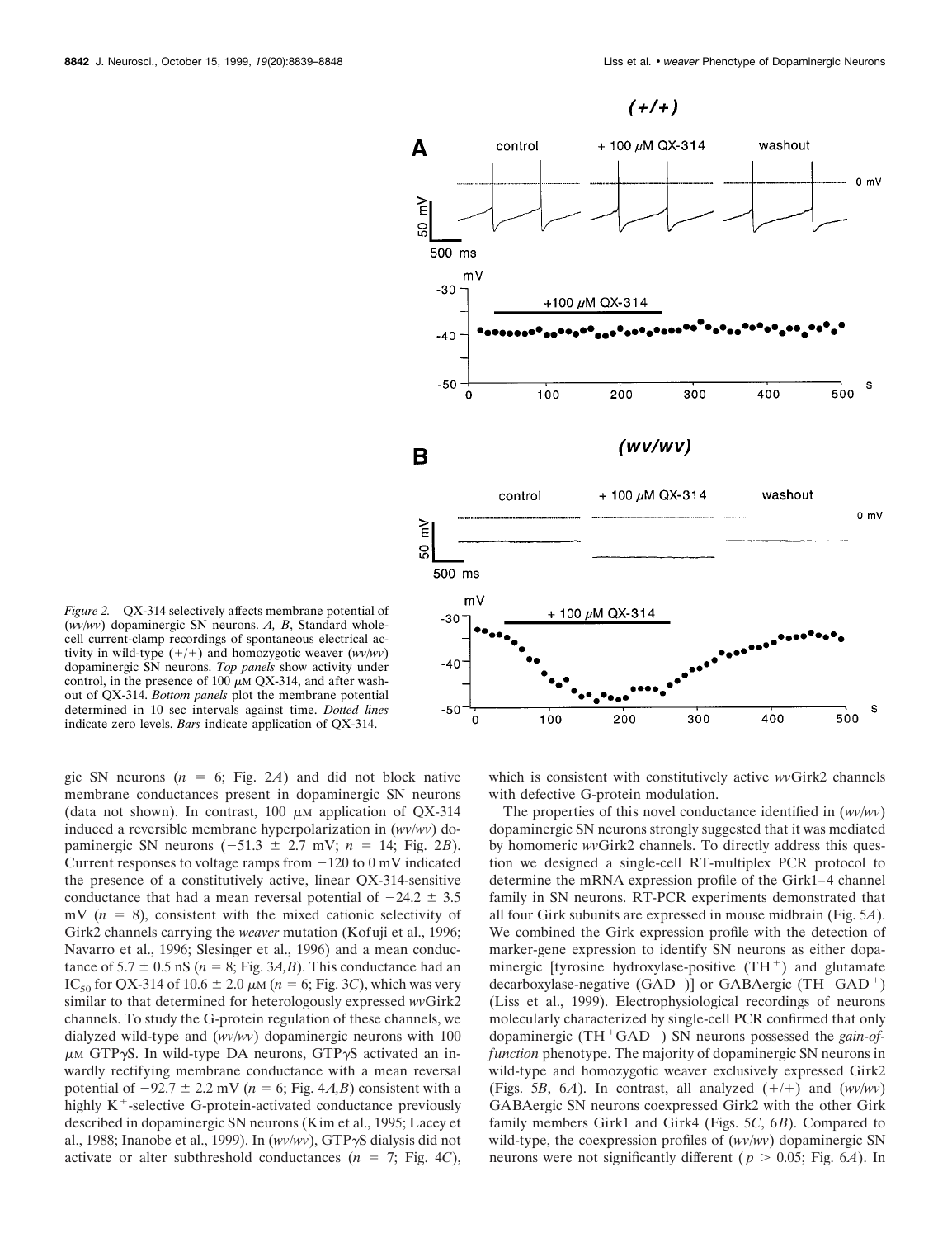

*Figure 3.* QX-314 blocks a constitutively active conductance in (*wv/wv*) dopaminergic SN neurons. *A,* Current responses of a (*wv/wv*) dopaminergic SN neuron to voltage ramps from  $-120$  to 0 mV from a holding potential of  $-60$  mV under control conditions and in the presence of 100  $\mu$ M QX-314 as indicated. *B*, QX-314-sensitive current obtained by subtraction of traces in *A*. *Dotted lines* indicate zero levels. *C,* Dose–response curve for QX-314 inhibition of whole-cell currents in (*wv/wv*) dopaminergic SN neurons. *Filled squares* represent means of six separate experiments. *Vertical lines* indicate SEM. Where no lines are apparent, error was smaller than symbol size. The line represents the fit of the mean data by Hill equations with an IC<sub>50</sub> of 10.6  $\mu$ M and a Hill coefficient of 1.

addition, dopaminergic ( $wv/wy$ ) SN neurons with Girk2 + 1 or  $Girk2 + 3$  coexpression profiles had membrane conductances not significantly different from those expressing only Girk2 (Girk2,  $10.4 \pm 3.8$  nS,  $n = 5$ ; Girk2 + Girk1,  $9.8 \pm 2.3$  nS,  $n = 4$ ; Girk2  $+$  Girk3, 11.8  $\pm$  3.4,  $n = 3$ ). These single-cell PCR experiments suggest that homomeric *wv*Girk2 channels are mainly responsible for the phenotype of dopaminergic SN neurons. However, we found no evidence that the presence of Girk1 or Girk3 mRNA, in addition to that of Girk2, affected the electrophysiological phenotype of (*wv/wv*) dopaminergic SN neurons.

Does the tonic activity of nonselective *wv*Girk2 channels fully explain the phenotype of (*wv/wv*) dopaminergic SN neurons? If so, acute inhibition of the mutant Girk2 channels by 100  $\mu$ M QX-314 would be expected to reintroduce wild-type-like electrical behavior in (*wv/wv*) dopaminergic SN neurons. Surprisingly, acute application of 100  $\mu$ m QX-314 did not reestablish pacemaker activity but rather induced a membrane hyperpolarization not accompanied by spontaneous electrical activity. In addition,



*Figure 4.* Absence of G-protein activation of Girk channels in (*wv/wv*) dopaminergic SN neurons. A, C, Current responses of a  $(+/+)$  and a (*wv/wv*) dopaminergic SN neuron to voltage ramps from  $-120$  to  $-40$  mV from a holding potential of  $-60$  mV under control conditions immediately after establishing the whole-cell configuration and after 5 min of dialysis with 100  $\mu$ m GTP $\gamma$ S as indicated. *Dotted lines* indicate zero levels. *Bottom panels* plot the time course of inward current at  $-120$  mV during GTP $\gamma$ S dialysis. *B*, GTP $\gamma$ S-sensitive current obtained by subtraction of traces in *A*.

the resting membrane conductance in the presence of 100  $\mu$ MM QX-314 was still elevated  $(3.1 \pm 0.5 \text{ nS}; n = 8)$  in  $(wv/ww)$ dopaminergic SN neurons compared to wild-type. This indicated that additional membrane processes were involved in determining the *weaver* phenotype. As the elevated sodium influx via *wv*Girk2 channels was likely to cause metabolic stress (Seutin et al., 1996) we reasoned that secondary activation of ATP-sensitive potassium (K-ATP) channels in DA neurons might be a candidate mechanism for explaining the hyperpolarized state of *weaver* DA neurons after acute application of QX-314. Indeed, application of 100  $\mu$ M of the sulfonylurea tolbutamide, a K-ATP channel blocker, in the presence of QX-314 repolarized the membrane close to physiological resting membrane potentials  $(-38.2 \pm 2.2$ mV;  $n = 9$ ) and induced wild-type-like electrical activity in 67% of *weaver* dopaminergic SN neurons (Fig. 7). The tolbutamide-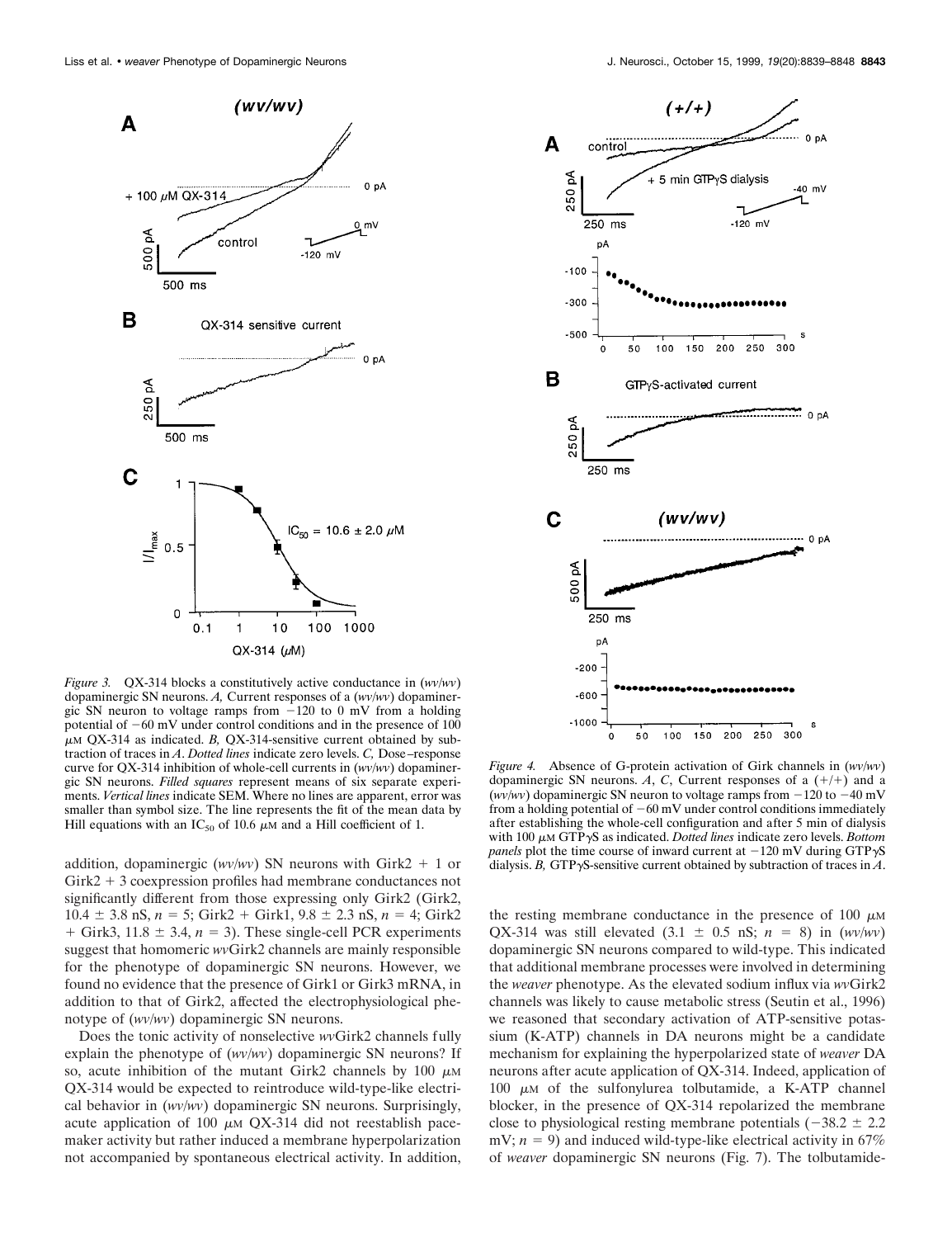

(wv/wv) GABAergic SN neuron

*Figure 5.* Single-cell RT-multiplex PCR of the Girk channel family in dopaminergic and GABAergic SN neurons. *A,* The six PCR products of nested PCR reactions were resolved in separate lanes by gel electrophoresis in parallel with a 100 bp ladder as molecular weight marker and stained with ethidium bromide. All four Girk channel subunits and the two marker transcripts (TH, GAD67) are expressed in mouse midbrain (positive control). The amplified fragments had the size (in base pairs) predicted by their mRNA sequences, and all fragments were verified by sequencing: TH (377), Girk4 (257), Girk1 (316), Girk3 (412), Girk2 (693), and GAD67 (702). *B,* mPCR expression profiling of a single (*wv/wv*) dopaminergic (TH<sup>+</sup>, GAD67<sup>-</sup>) SN neuron. Two PCR products were detected with agarose gel analysis corresponding to TH (377 bp) and Girk2 (693 bp). *C,* mPCR expression profiling of a single (*wv/wv*) GABAergic (TH $^{-}$ , GAD67<sup>+</sup>) SN neuron. Four PCR products were detected with agarose gel analysis corresponding to Girk4 (257 bp), Girk1 (316), Girk2 (693), and GAD67 (702 bp).

sensitive conductance (1.8  $\pm$  0.3 nS; *n* = 9) reversed at -95.9  $\pm$ 2.9 mV ( $n = 9$ ; Fig. 8*A*,*B*) consistent with K-ATP channels. A 100  $\mu$ M concentration of tolbutamide had no effect on electrical activity or membrane conductances in wild-type DA neurons under metabolic control conditions ( $n = 6$ ; data not shown). We have previously shown that different K-ATP channels are formed in single dopaminergic SN neurons by alternative expression of the sulfonlyurea receptor isoforms SUR1 or SUR2B in combination with the pore-forming subunit Kir6.2. This resulted in K-ATP channels with high, intermediate, and low metabolic as well as tolbutamide sensitivities. We also detected that in contrast to wild-type, single (*wv/wv*) dopaminergic SN neurons, exclusively expressed the SUR1 mRNA (Liss et al., 1999). Consistent with these previous findings, *weaver* DA neurons only express K-ATP channels with high tolbutamide sensitivity (IC<sub>50</sub> = 6.9  $\pm$  2.2  $\mu$ M;  $n = 6$ ; Fig. 8*C*).

If K-ATP channel activation is a secondary consequence of

*wv*Girk2 channel activity, chronic block of *wv*Girk2 channels might reduce metabolic stress and ATP consumption and thus also remove the stimulus for K-ATP channel activation. Therefore, chronic *wv*Girk2 channel inhibition might be permissive for wild-type pacemaker activity in intact neurons that will be able to readjust their metabolism after the inhibition of *wv*Girk2 channels. Indeed, preincubation of midbrain slices for 30 min in 100  $\mu$ M QX-314 resulted in membrane conductances and electrical pacemaker activity of (*wv/wv*) dopaminergic SN neurons that were not significantly different ( $p > 0.05$ ) from those of wild-type neurons (3.0  $\pm$  1.5 Hz; threshold,  $-33.8 \pm 3.8$  mV; AHP,  $-55.8 \pm 3.1$  mV; AP,  $7.0 \pm 1.5$  msec;  $n = 10$ ; Fig. 9). This demonstrated that K-ATP channel activation is a specific cellular response of dopaminergic SN neurons to the *gain-of-function* mutation of Girk2. It also indicates that apart from the reversible K-ATP channel activation there are no further secondary changes in ionic conductances in (*wv/wv*) dopaminergic SN neurons.

If the activation of K-ATP channels in response to the *gain-offunction* mutation of Girk2 is a protective cellular response, the SUR1-expressing dopaminergic SN neurons might have a better chance to survive in *weaver*. A cellular marker for dopaminergic SN neurons surviving neurodegeneration, not only in *weaver* but also in Parkinson's disease, is the expression of the calciumbinding protein calbindin  $D_{28K}$ . Again we used single-cell RTmPCR to analyze calbindin expression in wild-type and (*wv/wv*) dopaminergic SN neurons. Although only 15% of single wild-type dopaminergic SN neurons expressed calbindin  $(n = 45)$ , all analyzed (*wv/wv*) dopaminergic SN neurons were calbindin-positive  $(n = 6; Fig. 10)$ . This indicates that we study a dopaminergic population that is likely to survive in adult weaver mice. We also found that all of these calbindin-positive (*wv/wv*) dopaminergic SN neurons, which are characterized by coactivated *wv*Girk2 and K-ATP channels, exclusively express the suphonylurea receptor isoform SUR1 in combination with Kir6.2 (Fig. 10*A*). In contrast, for calbindin-positive wild-type SN neurons we detected alternative SUR expression profiles (Fig. 10*B*) as previously described (Liss et al., 1999). These results indicated that the activity of two membrane conductances, homomeric *wv*Girk2 channels and SUR1/Kir6.2-mediated K-ATP channels, respectively, contribute to the cellular phenotype of calbindin-positive dopaminergic neurons in the *weaver* mouse.

## **DISCUSSION**

Our results demonstrate a *gain-of-function* phenotype in dopaminergic SN neurons in the homozygous *weaver* (*wv/wv*) mouse. In contrast to wild-type  $(+/+)$ , these *wv/wv* SN neurons have lost their spontaneous pacemaker activity and are tonically depolarized. This electrophysiological *weaver* phenotype in dopaminergic SN neurons is mediated by the coactivation of a QX-314-sensitive and a sulfonylurea-sensitive conductance, which both were not active in wild-type neurons under control conditions. The QX-314-sensitive conductance had a reversal potential of approximately  $-25$  mV, consistent with being carried by nonselective cationic channels. It was also not sensitive to G-protein activation induced by  $GTP\gamma S$  dialysis. The properties of this conductance selectively expressed in homozygous *weaver* DA neurons are consistent with being mediated by functionally expressed homomeric *wv*Girk2 channels (Kofuji et al., 1996; Navarro et al., 1996; Slesinger et al., 1997). In addition, native and recombinant *wv*Girk2 channels possessed almost identical QX-314 sensitivities. Our single-cell RT-mPCR data on Girk1–4 expression supported this notion because Girk2 transcripts are not only present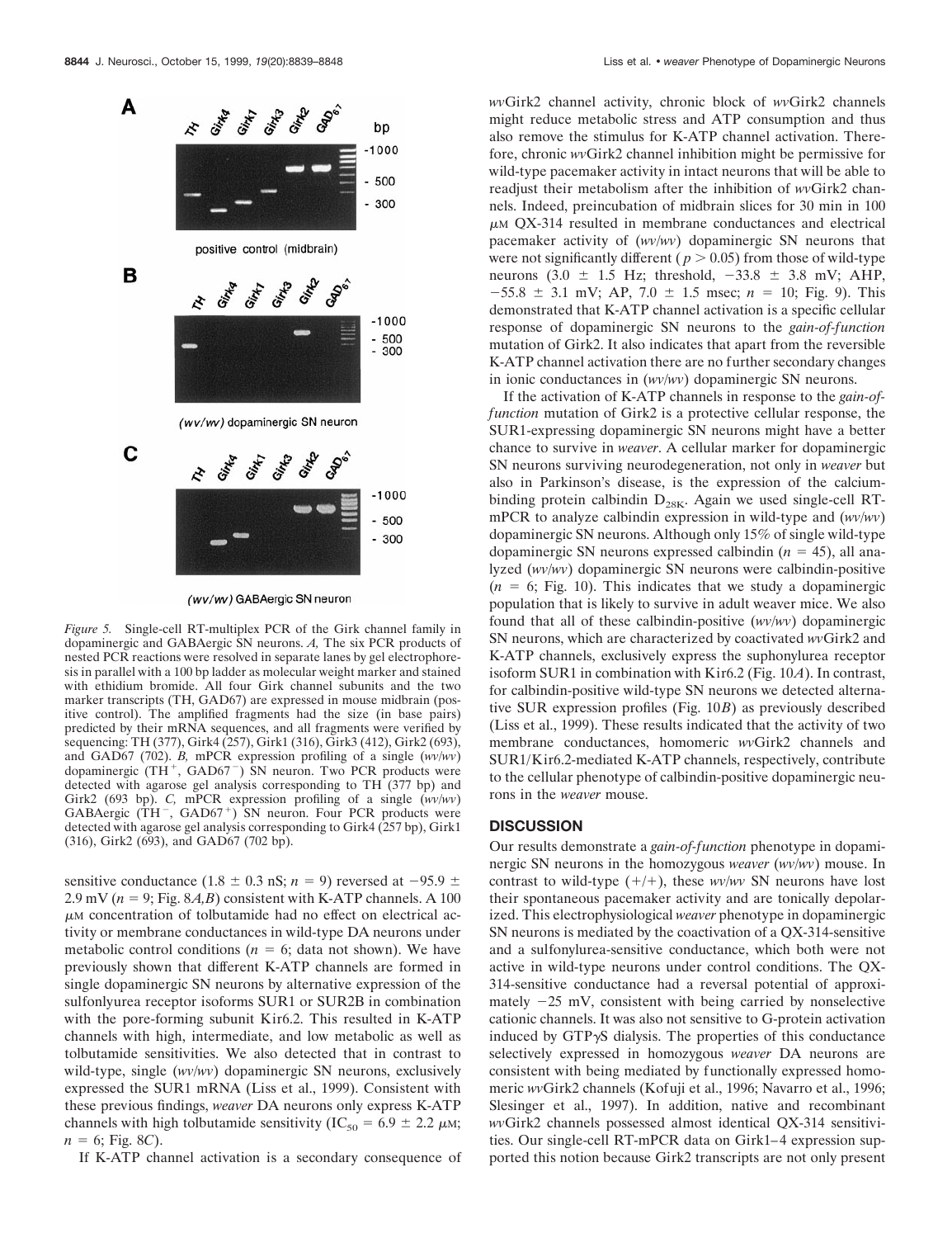

*Figure 6.* Single-cell coexpression profiles of Girk subunits in  $(+/+)$  and  $(wv/ww)$  dopaminergic  $(A)$  and GABAergic (*B*) SN neurons. Percentages of Girk1–4 coexpression in single  $(+/+)$  and  $(wv/ wv)$  dopaminergic  $(TH<sup>+</sup>) (A)$  and GABAergic (GAD67<sup>+</sup>) (*B*) SN neurons. Note absence of exclusive Girk2 expression in GABAergic SN neurons.

*Figure 7.* Coactivation of *wv*Girk2 and K-ATP channels determine the phenotype in (*wv/wv*) dopaminergic SN neurons. Standard whole-cell currentclamp recordings of spontaneous electrical activity in a (*wv/wv*) dopaminergic SN neuron. *Top panels* show activity under control, in the presence of 100  $\mu$ M QX-314, and during coapplication of QX-314 and  $100 \mu$ M tolbutamide. *Bottom panels* plot the time course of the membrane potential determined in 10 sec intervals during application of QX-314 and tolbutamide as indicated by *bars*. *Dotted lines* indicate zero levels.

in all analyzed dopaminergic SN neurons but in contrast to GABAergic SN neurons, Girk2 is not coexpressed with other Girk family members in the majority of cells. Thus, the formation of homomeric *wv*Girk2 channels is likely to occur in many dopaminergic SN neurons but will be prevented in GABAergic SN neurons. Controlling the number of functional *wv*Girk2 channels may be a crucial mechanism that enables some dopaminergic SN

neurons in the *weaver* mouse to avoid a lethal depolarization. In this context, we found no evidence that coexpression of additional Girk family members is a dominant option in dopaminergic SN neurons. In addition, dopaminergic SN neurons coexpressing other Girk family members with Girk2 did not have significantly smaller input conductances. It is important to note that our single-cell RT-PCR protocol does not distinguish between the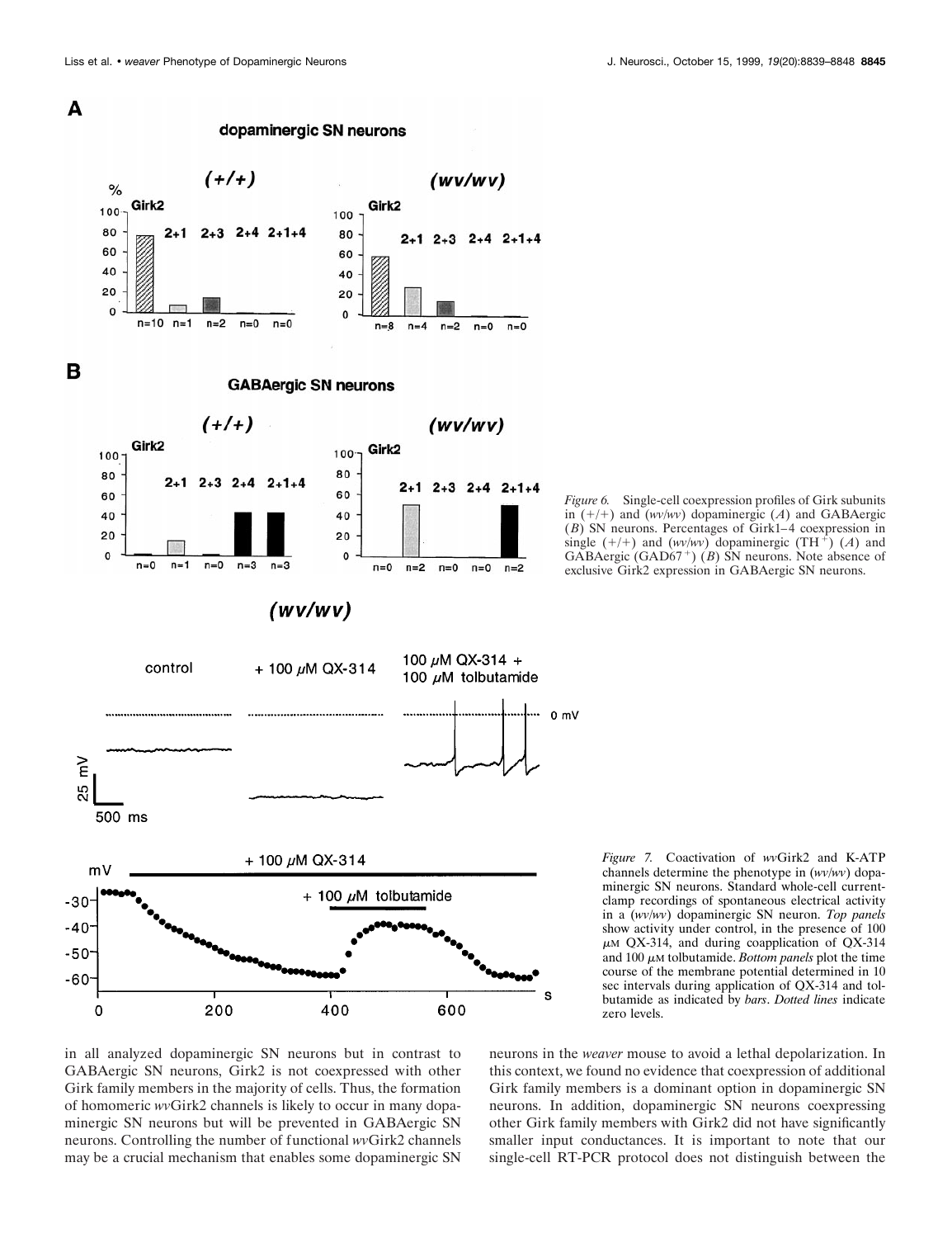

*Figure 8.* Properties of active K-ATP channels in (*wv/wv*) dopaminergic SN neurons. *A,* Current responses of a (*wv/wv*) dopaminergic SN neuron to voltage ramps from  $-120$  to  $-40$  mV from a holding potential of  $-60$ mV in the presence of 100  $\mu$ m QX-314 and in 100  $\mu$ m QX-314 + 100  $\mu$ m tolbutamide as indicated. *B,* Tolbutamide-sensitive current obtained by subtraction of traces in *A*. *Dotted lines* indicate zero levels. *C,* Dose– response curve for tolbutamide-inhibition of whole-cell currents in (*wv/ wv*) dopaminergic SN neurons. *Filled squares* represent means of six separate experiments. *Vertical lines* indicate SEM. The line represents the fit of the mean data by Hill equations with an  $IC_{50}$  of 6.9  $\mu$ M and a Hill coefficient of 0.9.

different Girk2 splice variants and that the results are not quantitative i.e., we have no information on the relative abundance of Girk1 and Girk3 mRNA compared to that of Girk2 in coexpressing dopaminergic SN neurons. Additional mechanisms might be operative both on mRNA and protein levels, e.g., differential expression of Girk2 splice variants (Inanobe et al., 1999, Wei et al., 1998) or Girk channel protein downregulation (Liao et al., 1996), which control the number of homomeric *wv*Girk2 channels. In this context, it is an interesting question how *wv*Girk2 and wild-type Girk2 subunits interact in dopaminergic neurons of heterozygous *weaver* mouse. We demonstrated that dopaminergic SN neurons in heterozygous *weaver* possess slightly different electrophysiological properties compared to wild-type, suggesting that the formation of mutant Girk2 channels might not be fully prevented in these  $(wv/+)$  neurons. This is consistent with recent reports that demonstrated that a mild form of neurodegeneration of dopaminergic midbrain neurons does also occur in heterozygous *weaver* mice (Verina et al., 1997).

In contrast to conflicting results from cerebellar granule cells (Kofuji et al., 1996; Surmeier et al., 1996; Slesinger et al., 1997; Rossi et al., 1998), we present molecular and functional evidence

### $(wv/wv)$

### 30 min preincubation in 100  $\mu$ M QX-314



*Figure 9.* QX-314 preincubation induces wild-type-like electrical properties in (*wv/wv*) dopaminergic SN neurons. Standard whole-cell currentclamp recording of a (*wv/wv*) dopaminergic SN neuron after 30 min preincubation in 100  $\mu$ M QX-314. *A*, Spontaneous electrical activity; *B*, response of membrane potential to injection of  $-100$  pA hyperpolarizing current; and *C*, responses of membrane potential to injection of  $+100 \text{ pA}$ depolarizing current. *Dotted lines* indicate zero levels.

at the level of single cells that dopaminergic SN neurons clearly possess a *gain-of-function* mutation during the most active stage of neurodegeneration (Verney et al., 1995). *wv*Girk2 channels disturb the physiological activity of dopaminergic neurons. The chronic depolarization might lead to sodium and calcium overload, and consequently to cell death (Kofuji et al., 1996). A novel and surprising aspect of the *weaver* phenotype of dopaminergic SN neurons is our finding that K-ATP channels are coactivated in *weaver* dopaminergic SN neurons and actively contribute to the altered electrophysiological phenotype. Only acute inhibition of both *wv*Girk2 and K-ATP channels reestablished wild-type-like electrical activity, demonstrating the cooperative role of both channel types in determining the *weaver* phenotype. Preincubation of intact (i.e., non-patched) neurons with the *wv*Girk2 blocker QX-314 alone also induced wild-type-like pacemaker activity. This indicated that K-ATP channel activation is induced by active *wv*Girk2 channels in a specific and reversible manner. How might the activity of *wv*Girk2 channels activate K-ATP channels? The *wv*Girk2-mediated sodium load might stimulate Na/K-ATPase activity and thus reduce cytosolic ATP concentrations finally leading to a disinhibition of K-ATP channels. Indeed, recent studies demonstrated that intracellular sodium loading (Seutin et al., 1996) activated K-ATP channels in dopaminergic SN neurons similar to other forms of metabolic stress (Röper and Ashcroft, 1995; Stanford and Lacey, 1995; Watts et al., 1995; Liss et al., 1999). Open K-ATP channels will partially counterbalance the *wv*Girk2-induced membrane depolarization but will also increase the driving force for more sodium entry. As a rise of the intracellular sodium concentration will also directly stimulate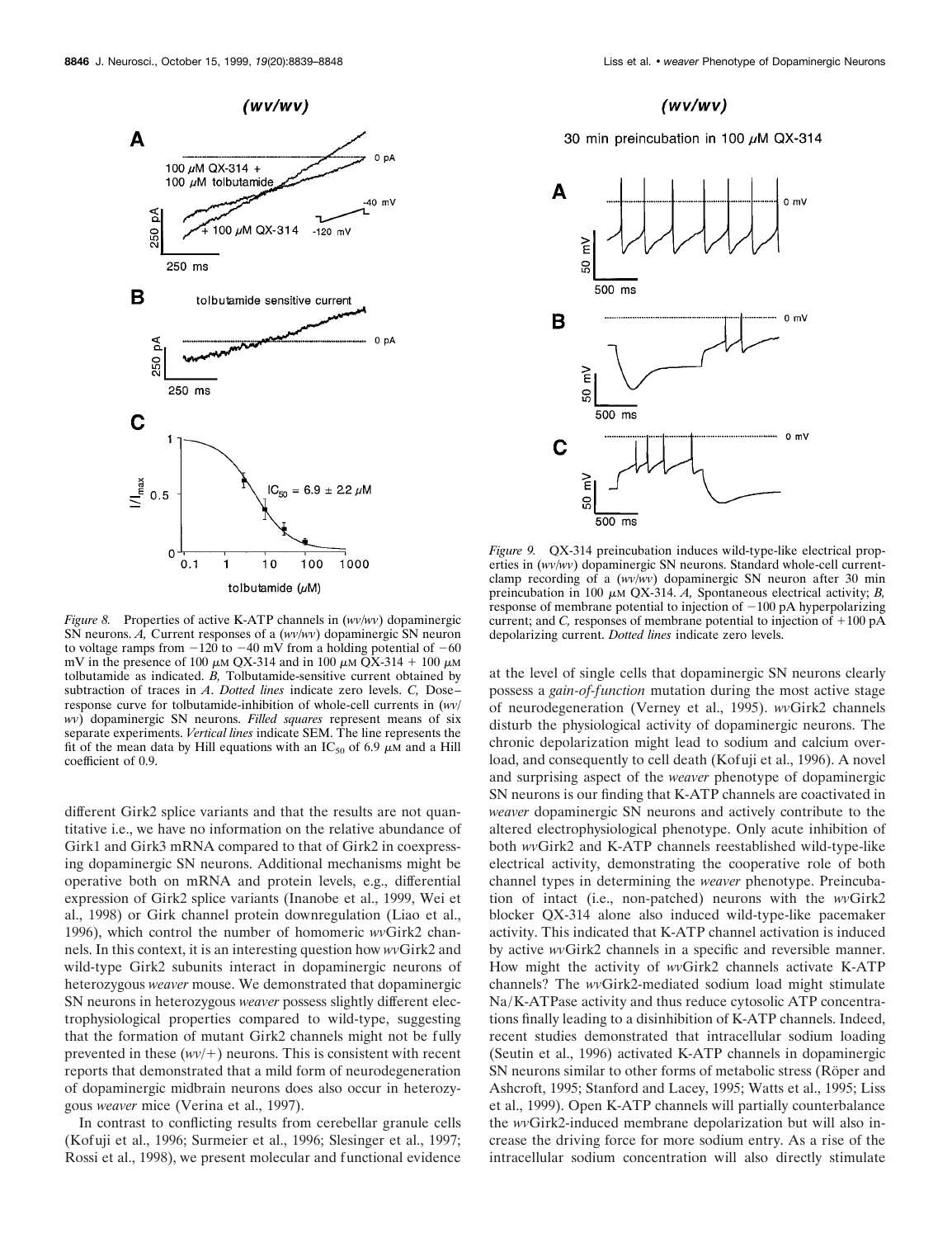

*wv*Girk2 channels activity, *wv*Girk2 and K-ATP channels might be coupled by a positive feedback loop (Silverman et al., 1996).

In addition to the control of *wv*Girk2-mediated channels, the expression of K-ATP channel subunits is also likely to be involved in neuronal survival in the *weaver* mouse. We have recently shown that wild-type dopaminergic SN neurons display a heterogeneous K-ATP subunit profile with alternative expression of the sulfonylurea receptor isoforms SUR1 and SUR2B. We could also demonstrate that alternative SUR expression correlated on the single-cell level with the metabolic sensitivity of K-ATP channels, with SUR1-mediated K-ATP channels possessing a 200-fold higher sensitivity compared to SUR2-mediated channels (Liss et al., 1999). In the same study, we detected a surprisingly homogeneous K-ATP channel expression profile for *weaver* dopaminergic SN neurons. All cells coexpressed only  $SUR1 + Kir6.2$ , whereas transcripts of the SUR2 isoform were not detected in (*wv/wv*) dopaminergic SN neurons. Here, we described a high sulfonlyurea sensitivity (IC<sub>50</sub> = 7  $\mu$ M) in all (*wv/wv*) dopaminergic SN neurons consistent with the pharmacological properties of SUR1 containing K-ATP channels. The striking differences in K-ATP channel expression profiles between wild-type and *weaver* might indicate that the expression of SUR1-mediated K-ATP channels does not only contribute to the *weaver* phenotype but is also relevant for selective survival of a subpopulation of (*wv/wv*)

*Figure 10.* Single-cell calbindin  $D_{28K}$  and K-ATP channel subunit expression in  $(+/+)$  and  $(wv/ww)$ dopaminergic SN neurons. *Left panels,* Percentages of calbindin-positive and calbindin-negative dopaminergic SN neurons in  $(wv/ww)$  (*A*) and  $(+/+)$  (*B*) dopaminergic SN neurons. *Right panels,* Percentages of SUR isoform expression in calbindin-positive and Kir6.2-positive ( $wv/wy$ ) (*A*) and ( $+$ / $+$ ) (*B*) dopaminergic SN neurons. *Insert,* mPCR expression profiling of a single  $(wv/ wv)$  dopaminergic  $(TH^+, GAD67^-)$ SN neuron. Four PCR products were detected with gel analysis corresponding to Kir6.2 (298 bp), SUR1  $(401$  bp), calbindin  $(440$  bp), and TH  $(377$  bp).

dopaminergic neurons. The *weaver* mutation does not induce neurodegeneration in all Girk2-expressing DA neurons but targets a highly vulnerable mesostriatal subsystem of DA neurons (Graybiel et al., 1990; Bayer et al., 1995b; Adelbrecht et al., 1997). A similar pattern of subpopulation-selective degeneration within the substantia nigra has been described in idiopathic Parkinson's disease and its neurotoxicological animal models (Hirsch et al., 1997; Lang and Lozano, 1998). The Girk2 mutation defines the initial metabolic stressor in the *weaver* model. A similar role of Girk2 mutations for Parkinson's disease has been excluded (Bandmann et al., 1996). Several other genetic or metabolic candidate trigger mechanisms have been proposed for Parkinson's disease (Hirsch et al., 1997; Lozano et al., 1998). However, the molecular mechanisms of the selective vulnerability of dopaminergic SN neurons in Parkinson's disease remain unresolved. In Parkinson's disease as well as in the *weaver* model, a marker for surviving dopaminergic SN neurons is the presence of the calcium-binding protein calbindin. Our single-cell RT-mPCR experiments showed that in contrast to wild-type all analyzed (*wv/ wv*) dopaminergic SN neurons were calbindin-positive and thus likely to be members of the most resistant subpopulation of dopaminergic neurons. Thus our data strongly suggest that selective expression and coactivation of SUR1-mediated K-ATP channels with high metabolic sensitivity is relevant for the survival of